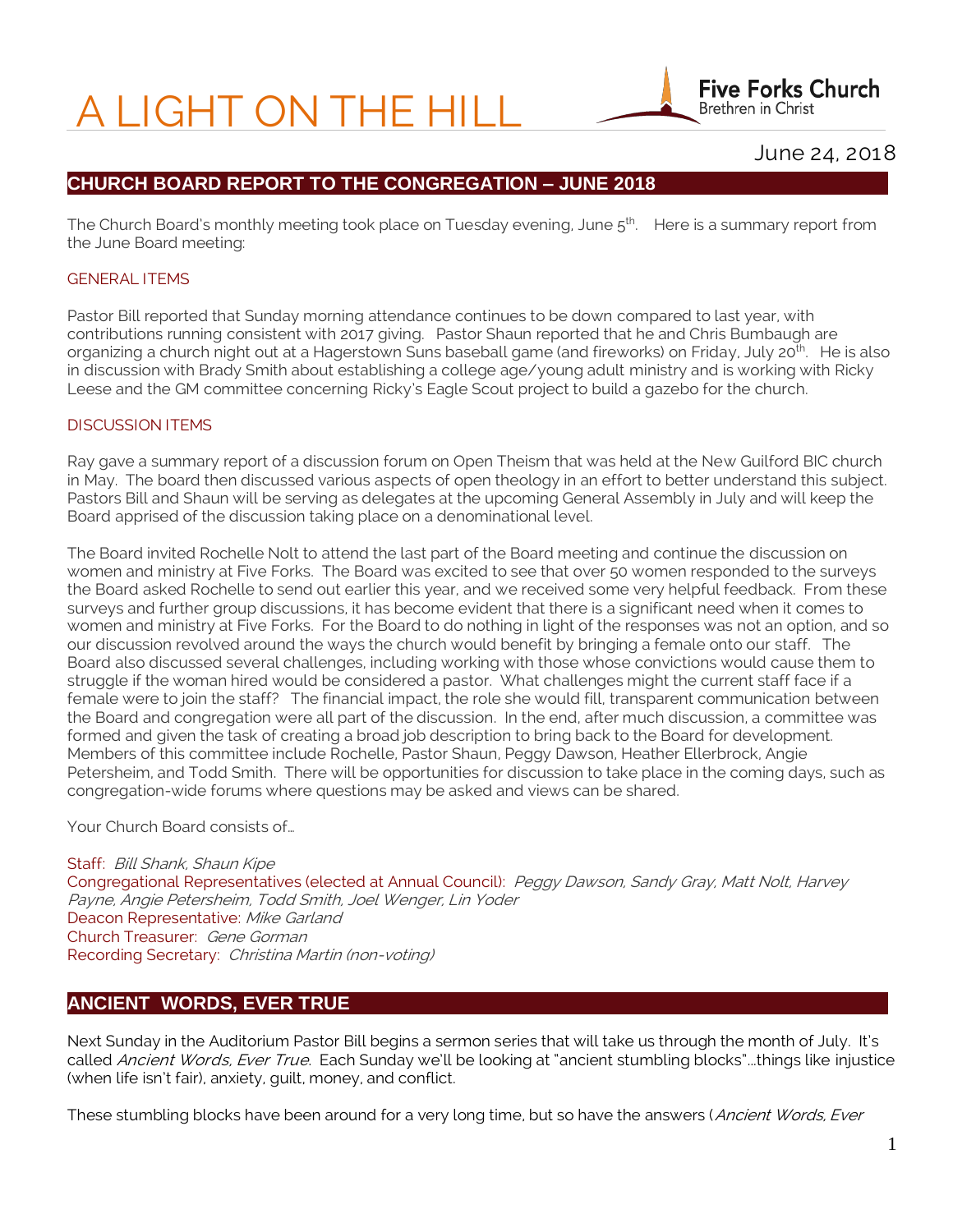True). These answers are as true today as the day they were first written. And we'll come to see that the ancient words written in the Scripture point us to the Living Word, Jesus, who is the ultimate answer for any stumbling block that crosses our path intending to bring us down.

## **TAKE ME OUT TO THE BALLGAME!**

Hey, Five Forks Church…we want to take over the Hagerstown Suns ballpark on Friday, July 20th. But we can't pull this off without YOU! So, mark your calendar, change your schedule around, come home from vacation early, invite your family and friends and sign up to come along.

Five Forks Church is sponsoring a "night at the ballpark" and we want the entire church family to join us. Enjoy the sights, sounds, conversations, and the atmosphere at summer night ball game with the entire church family.

The game starts at 7pm and we'd love to have 100, 200, 500 people from Five Forks taking over the outfield at the Suns game that night. Our very own Sean Bockstie will be singing the National Anthem at the game and there will be fireworks immediately following the game.

It's really simple, we will be selling tickets to the game on Sunday mornings starting June 10th, in the lower foyer just outside the café (or you can pick them up all week at the church office). Tickets are \$9 per person. Also, you can choose to drive yourself and meet us at the game or you can meet at the church and the Five Forks bus will provide transportation to the game, leaving the church at 5:30pm.

The more the merrier, make this part of your summer plans!

## **BAPTISM & MEMBERSHIP SERVICE**

Sunday morning, July 8<sup>th</sup> during the church services, you can choose to get baptized. (8am, 9:30am, 11am)

H2O… plain old, ordinary, common, everyday… water! We use water all the time. We use water to wash our bodies, to brush our teeth, to clean our cars and to flush our toilets. We drink it, cook with it, and swim in it. 83% of our blood, 70% of our brains and 90% of our lungs are made of water!

Interestingly, Jesus tells his followers to take this very common and ordinary thing and cover their bodies with it for HIS sake… it's called baptism. The symbolism carries various meanings. But essentially it's our way of associating our lives with Jesus. When Jesus was leaving to go back into heaven (Matthew 28), the last command he gave his followers was, "Go and make disciples baptizing them in my name." Baptism is like saying, "I am a follower of Jesus and I am not ashamed about it. I want to be known as one who loves God. I realize that I am sinful and in need of cleansing and I believe that Jesus and his community are the ones that offer that cleansing. I am now a part of that group."

This is not something we take lightly. This is a serious commitment. People in the early church could be kicked out of the synagogue, they could lose their jobs, they could wind up in prison, even lose their lives over baptism.

Jesus was sent to a cross… in the early church when you got baptized you were saying, "I am a follower of that guy."

Baptism, in one sense, is just water, but in another sense, it is a HUGE, powerful, life-changing commitment. In your journey of faith, it is something you will look back on and say, "That's the day I put a stake in the ground for Jesus"…it's when you stand up and tell the entire world, "I am not ashamed of Jesus, I am his follower."

So on Sunday, July 8th we want to invite you to take that incredible step and we'll celebrate with you as a church! Anybody interested in getting baptized needs to contact Pastor Ray as soon as possible at [ray@ffbic.org](mailto:ray@ffbic.org) or 717-762-2991. We have an interview sheet for you to fill out and we'd also like to sit and talk with you about your decision to get baptized and set up a time to video record your testimony.

#### Five Forks Membership Service

If you have made the decision to follow Jesus and you have been baptized and you see yourself as a committed part of the Five Forks Church, we would like you to consider becoming a member at Five Forks. The membership service will be held on Sunday, October 22<sup>nd</sup> during the church services. If you are interested in hearing more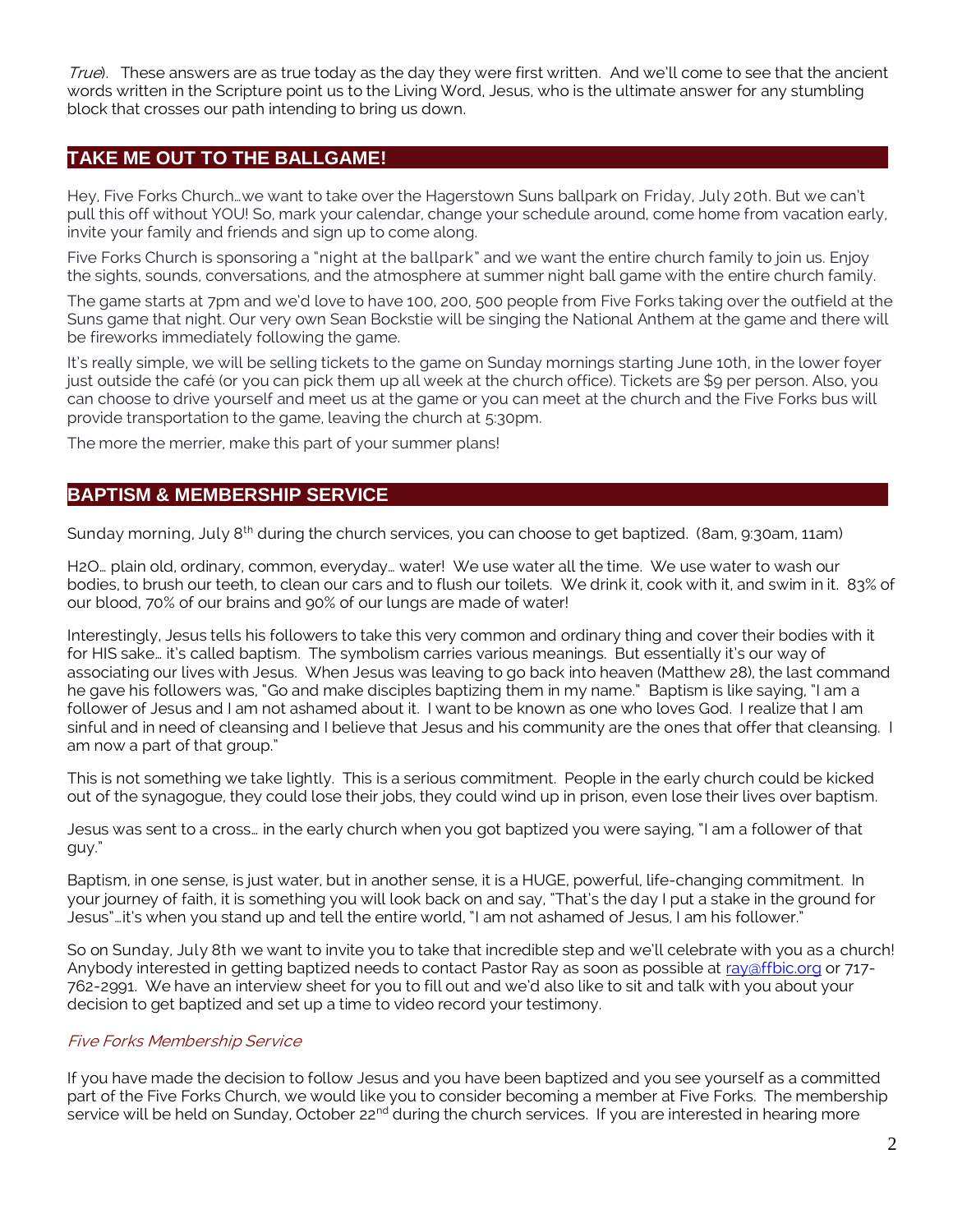about membership at Five Forks, please contact Pastor Ray a[t ray@ffbic.org](mailto:ray@ffbic.org) or 717-762-2991.

| THIS WEEK AT FIVE FORKS |                                                                                                                                                                                                                                                             |  |
|-------------------------|-------------------------------------------------------------------------------------------------------------------------------------------------------------------------------------------------------------------------------------------------------------|--|
| Sunday, June 24         | Prayer Hour 6:45am (C2)<br>Café7:00am - 11:00am<br><u>Morning Messages:</u><br>Aud. (8:00, 9:30 & 11:00m) – Pastor Ray – <i>Scripture: Matthew 11:25-30</i><br>Chapel (11:00am) – Pastor Shaun – <i>Scripture: Luke 12:35-38</i>                            |  |
| Monday, June 25         | Men's Prayer Group5:45am (Chapel)                                                                                                                                                                                                                           |  |
| Tuesday, June 26        | Men's Prayer Group6:30am (Chapel)<br>Celebrate Recovery…6pm (café); 7pm (large group meeting); 8pm (open share)                                                                                                                                             |  |
| Wednesday, June 27      | No Services - Summer Break                                                                                                                                                                                                                                  |  |
| Thursday, June 28       | Ladies Prayer Hour…6:30-7:30am (Chapel)                                                                                                                                                                                                                     |  |
| Friday, June 29         | Five Forks Fellowship Picnic4:00pm (MP Room)                                                                                                                                                                                                                |  |
| Sunday, July 1          | Prayer Hour6:45am (C2)<br>Café7:00am - 11:00am<br><u> Morning Messages:</u><br>Aud. (8:00, 9:30 & 11:00m) – Pastor Bill – <i>Scripture: Psalm 73</i><br>Chapel (11:00am) - Pastor Ray - Scripture: Il Corinthians 12:9-10<br>Connect Lunch12:15pm (MP Room) |  |

# **JASON CRABB CONCERT**

Friday, July  $27^{th}$ ... 7:00pm in the Aud.

Cost: \$19 (General Admission); \$25 (Gold Circle); \$35 (VIP: front row plus meet and greet at 5:45pm)

Tickets available now at the church office or online at [www.itickets.com](http://www.itickets.com/) or call 800-965-9324.

## **LEGO CAMP**

July  $9^{th}$  – 13<sup>th</sup>

Registration now open. Registration forms are available at the Children's Information Desk in the Children's wing or you may call the church office at 717-762-2991.

We will be opening the camp to 48 students who have completed grades 1-5. There will be 24 students selected for the AM class (9:00am – 12:00pm) and 24 students for the PM class (1:00 – 4:00pm). If a student attended last year's camp, they would not be eligible for this year's camp.

Our daily objective for each small group of students is that they will build and program a moving WeDo Lego Model. In order to do these objectives, students will be required to use reading, math, computer, and engineer/design skills. Students will work with a partner and learn basic skills about technology and engineering that will prepare them for a future transition into other STEM activities. Lego Camp is being offered to students who will commit to attending the program every day from July 9-13. Parents or guardians are responsible for providing transportation to and from Five Forks Church.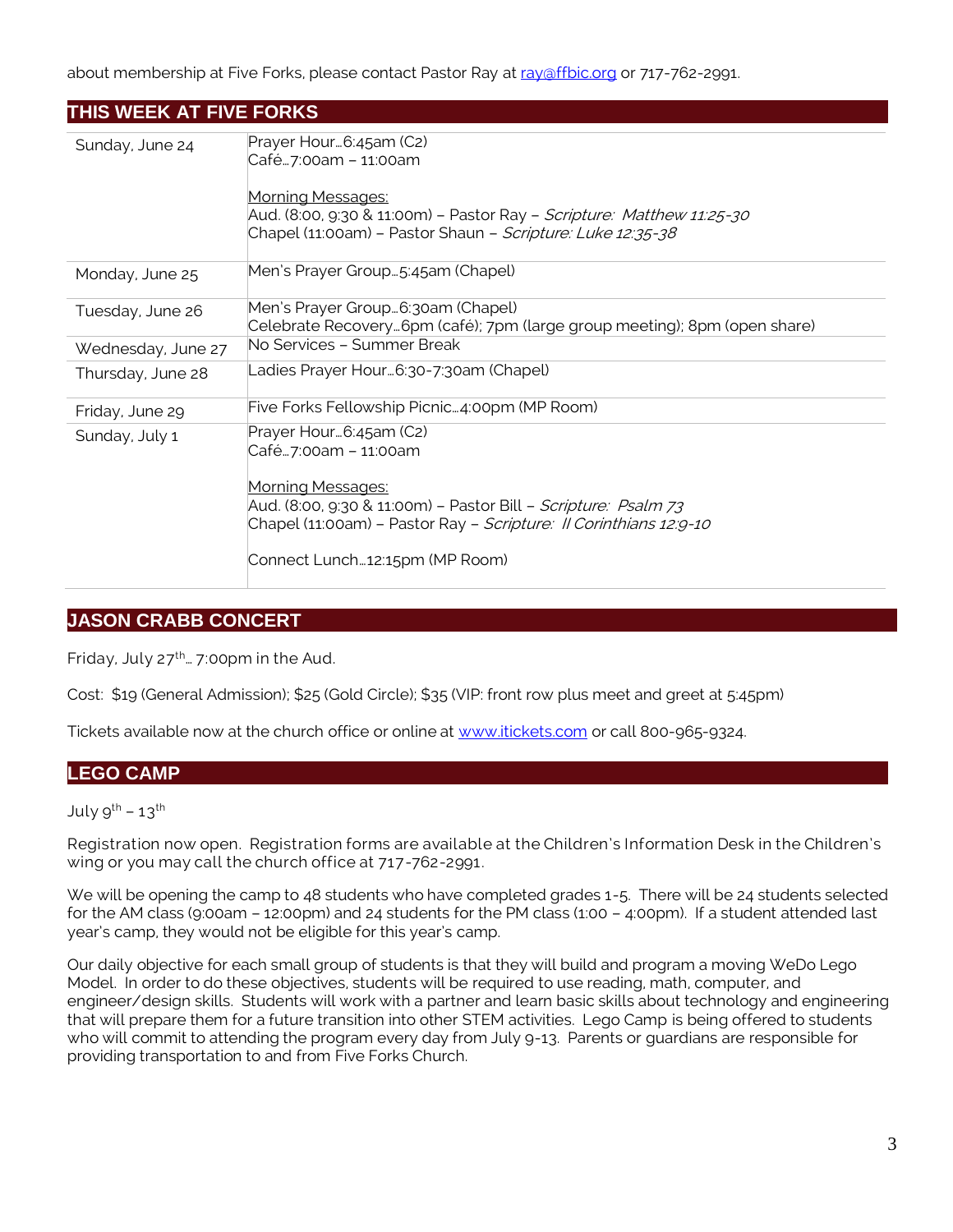## **CRAFT CAMP**

July 30 – Aug. 3… 9:15am – 12:30pm

Open to children who have completed grades 1-5

Registration now open. Registration forms are available at the Children's Information Desk in the Children's wing or you may call the church office at 717-762-2991.

We are in need of youth and adult volunteers. If you would like to help or have questions, please contact Jacki Hord at kimhord@gmail.com or stop by the Children's Information Desk on Sunday, June 3<sup>rd</sup> and 10<sup>th</sup>. .

## **SAVE THE DATE – CHURCH AUCTION**

The church auction will be earlier this year. It will be held on Thursday, September 27<sup>th</sup>.

- Silent Auction begins at 5:00
- Dinner available at 5:00pm
- Live Auction begins at 6:00pm

Mark your calendar now!

## **FIVE FORKS FELLOWSHIP PICNIC**

Five Forks' Seniors Fellowship invites you to our 2018 Old-Fashioned Summertime Picnic!

The event will be Friday, June 29<sup>th</sup>, at 4:00 p.m., in the Multi-Purpose Room. Our meal will be catered by Keystone Family Restaurant – carved top round of beef, fried chicken, oven-roasted red potatoes, country green beans, Harvard beets, coleslaw, with assorted pies for dessert.

The cost is \$8.00 per person. Please RSVP with payment to Pastor Brian's mailbox by this Sunday, June 24<sup>th</sup>. Checks should be made payable to "Five Forks Church." Please include your name and the number of people attending with you. Hope to see you there!

#### **WITH DEEPEST SYMPATHY**

We express our heartfelt sympathy to Katie Chappell with the passing of her mother, Missy Shank on June 15, 2018.

#### **HEALING PRAYERS FOR YOU**

(Those who have been hospitalized or underwent surgery/procedures this week)

Jean Baer Mallory Butts Melinda Hawk Barb Meckley

## **NOTE OF THANKS**

To My Church Family,

Thank you, everyone, for all the cards, and phone calls during my recent hospitalization and recovery. My thanks to the church for the nice flower arrangement. It's a blessing to have the support and reassurance during times of illness and recovery. In Christian Love, Bonnie Showalter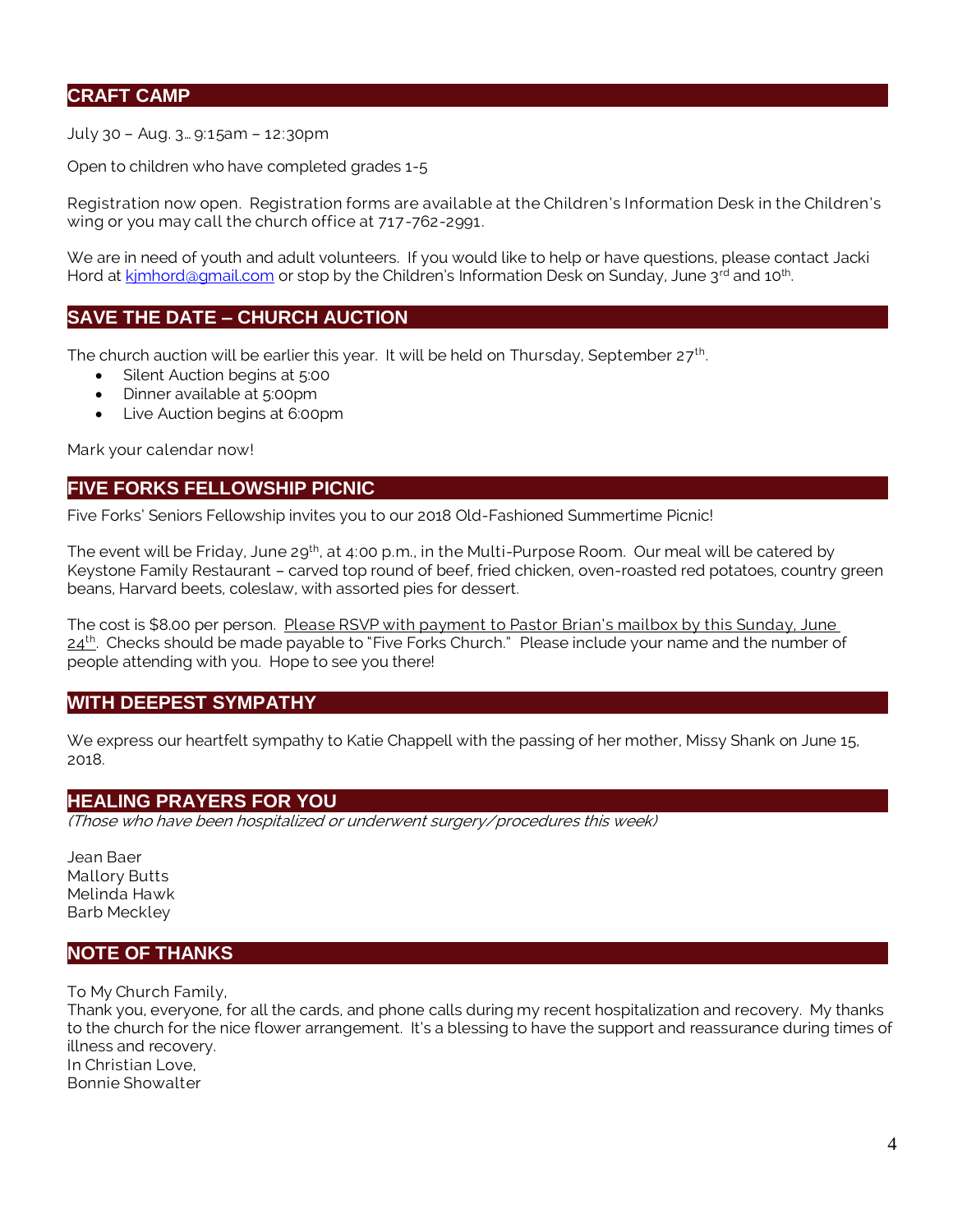## **FOOD PANTRY JUNE "ITEM OF THE MONTH"**

Peanut Butter

(Place donations in the orange container in the lower lobby.)

## **OPERATION CHRISTMAS CHILD JUNE "ITEM OF THE MONTH"**

Toothbrushes, hair clips, headbands, combs, bracelets, hair ties, barrettes (Place donations in the designated boxes in the lower and upper lobbies.)

| <b>ATTENDANCE</b> |                                                                                                                                                                                                   |
|-------------------|---------------------------------------------------------------------------------------------------------------------------------------------------------------------------------------------------|
| Sunday, June 17   | Sunday's Worship Total = 542<br>$8:00$ Auditorium = $144$<br>$9:30$ Auditorium = 222<br>$11.00$ Auditorium = $120$<br>11:00 Chapel = $34$<br>Bible Connection = 12<br>Nursery (9:30 & 11:00) = 10 |
|                   | Total Sunday School = 232                                                                                                                                                                         |
|                   |                                                                                                                                                                                                   |

# **SCHOOL SUPPLIES FOR COMMUNITY CHILDREN**

In just two months, families will be getting their children ready to go back to school. Some families in our community will be looking at their children's class supply lists wondering how they will be able to afford everything on the list as well as get school clothes for their ever-growing children and pay their rent and other household bills

August 13 – 17, Waynesboro Community and Human Services will be distributing back-to-school supplies to income eligible families in the Waynesboro Area School District and Greencastle Antrim School District. Last year, supplies were distributed to 281 children in 118 families. This would not have been possible without your help. Your contributions of school supplies will help families in our communities who are struggling. Below is a list of school supplies needed:

| Pencil Boxes                             | 3 X 5 Index Cards                             |  |  |
|------------------------------------------|-----------------------------------------------|--|--|
| <b>Zippered Pencil Boxes</b>             | Wide-ruled Notebook Paper                     |  |  |
| 25-count #2 Pencils                      | 1-inch, 3-Ring Binders                        |  |  |
| 36-count #2 Pencils                      | 2-inch, 3-Ring Binders                        |  |  |
| 48-count #2 Pencils                      | <b>Trapper Keepers</b>                        |  |  |
| 24-count Crayons                         | <b>Colored Pencils</b>                        |  |  |
| Highlighters - singles & 4-count         | <b>Red Pens</b>                               |  |  |
| Large Pink Erasers                       | Earbuds                                       |  |  |
| Pencil-top Erasers                       | Lanyards                                      |  |  |
| Large Glue Sticks                        | <b>Backpacks</b>                              |  |  |
| Pocket Folders (with and without Clasps) | Toiletries: Bars of Soap, Shampoo, Deodorant, |  |  |
|                                          | Toothpaste                                    |  |  |
| <b>Sticky Notes</b>                      |                                               |  |  |

Donations may be dropped off at Waynesboro Community and Human Services during their business hours: Monday, Tuesday, Friday…9am – 12noon, 1-3pm; Wednesdays 9am – 12noon and Thursdays 1-6pm or you may place them in the designated box in the church mailroom by Sunday, August 5<sup>th</sup>. .